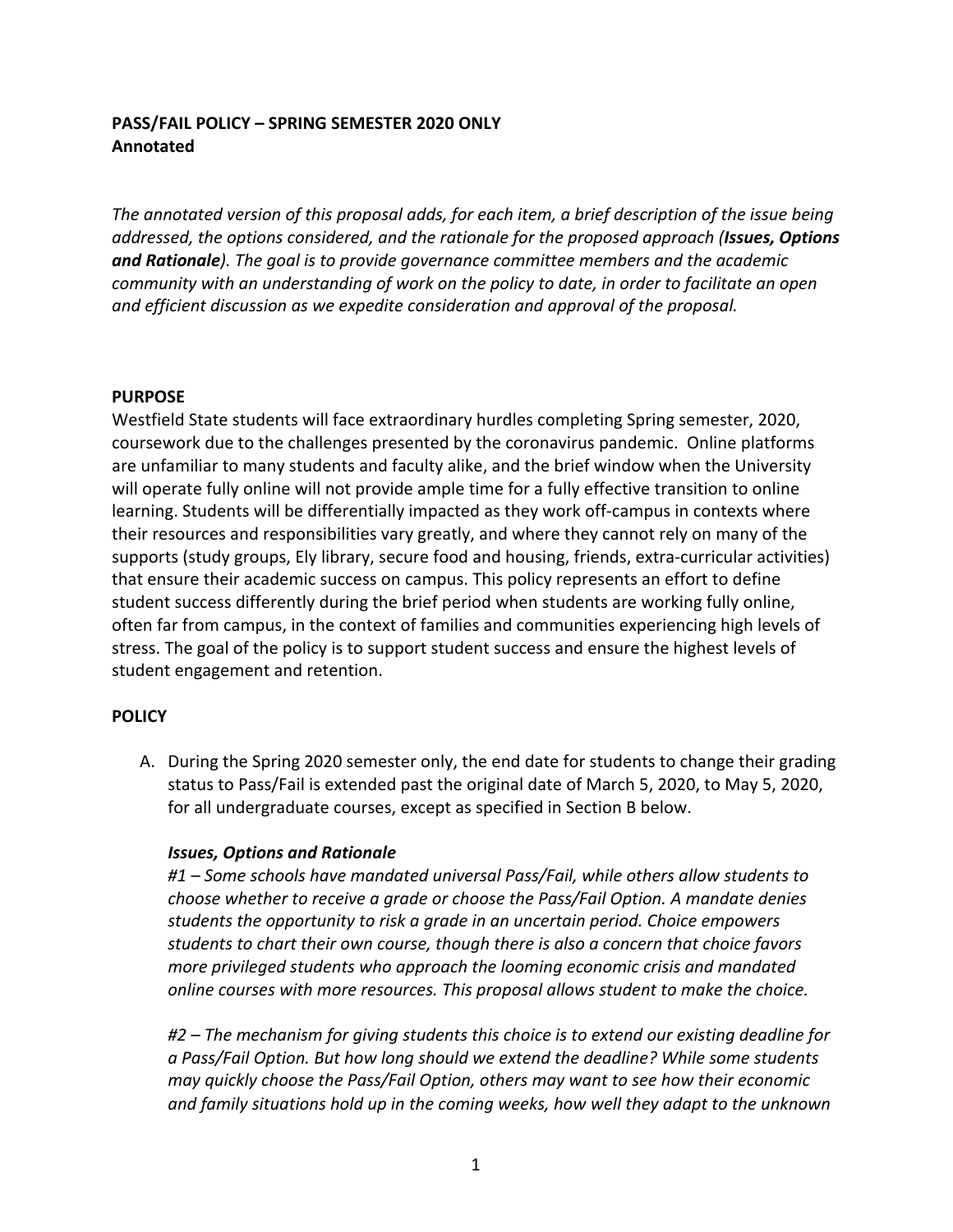*amount* of work they'll be asked to do online, how well their technology needs are met, and how their grades progress in the second half of the semester. We'd like to support students, if they choose to, to aim for the highest grade they can achieve while also *limiting their risk if, due to conditions outside their control, they don't meet expectations.* The last day of classes is May 5 and the last day of exams is May 11, with graduating senior grades due on May 13. Students could be allowed to choose the Pass/Fail Option *after assessing how they've done through the end of classes (May 5) or the end of exams (May 11). For the sake of this proposal we've chosen May 5.* 

B. Department Chairs may determine that specific courses are not eligible for this extension based on accreditation and professional licensing demands. Pass/Fail eligibility must be consistent across all sections of a course. The Registrar will be notified of these excluded courses within 5 business days of the policy being approved by AUC. The Registrar will be notified of these excluded courses within days of the policy being approved by AUC. For any courses determined not eligible for the Pass/Fail option, the Department Chair must email students in those sections within 10 business days of the policy being approved by AUC, letting students know the course is not eligible for Pass/Fail grading and providing a brief rationale as to why that decision was made.

#### **Issues, Options and Rationale**

#1 – While some schools have mandated universal Pass/Fail, with no opt out for specific *courses, this policy creates an exception for courses that need to be completed for a grade to satisfy accreditation or licensing requirements. Department Chairs are empowered to make this decision. There are additional courses that, historically,* graduate school admissions processes have required be taken for a grade. Faculty can *choose to advise students of this. In the national discussion of this issue there is* speculation that graduate schools will be adjusting their expectations for courses taken this semester. The proposal requires a Pass/Fail Option be available for these courses.

C. Students are responsible for being aware of their grades in a class and for choosing whether to register for the Pass/Fail Option. Students who are unsure of their standing in a class should contact their professor for information about their current standing.

#### *Issues, Options and Rationale*

#1 – Students are reminded that it is their responsibility to monitor their progress and make their decisions. We considered including language encouraging faculty to provide progress updates at the end of the semester but were concerned this was burdensome *given class sizes. Student access to the gradebook function on Plato will ease this process.*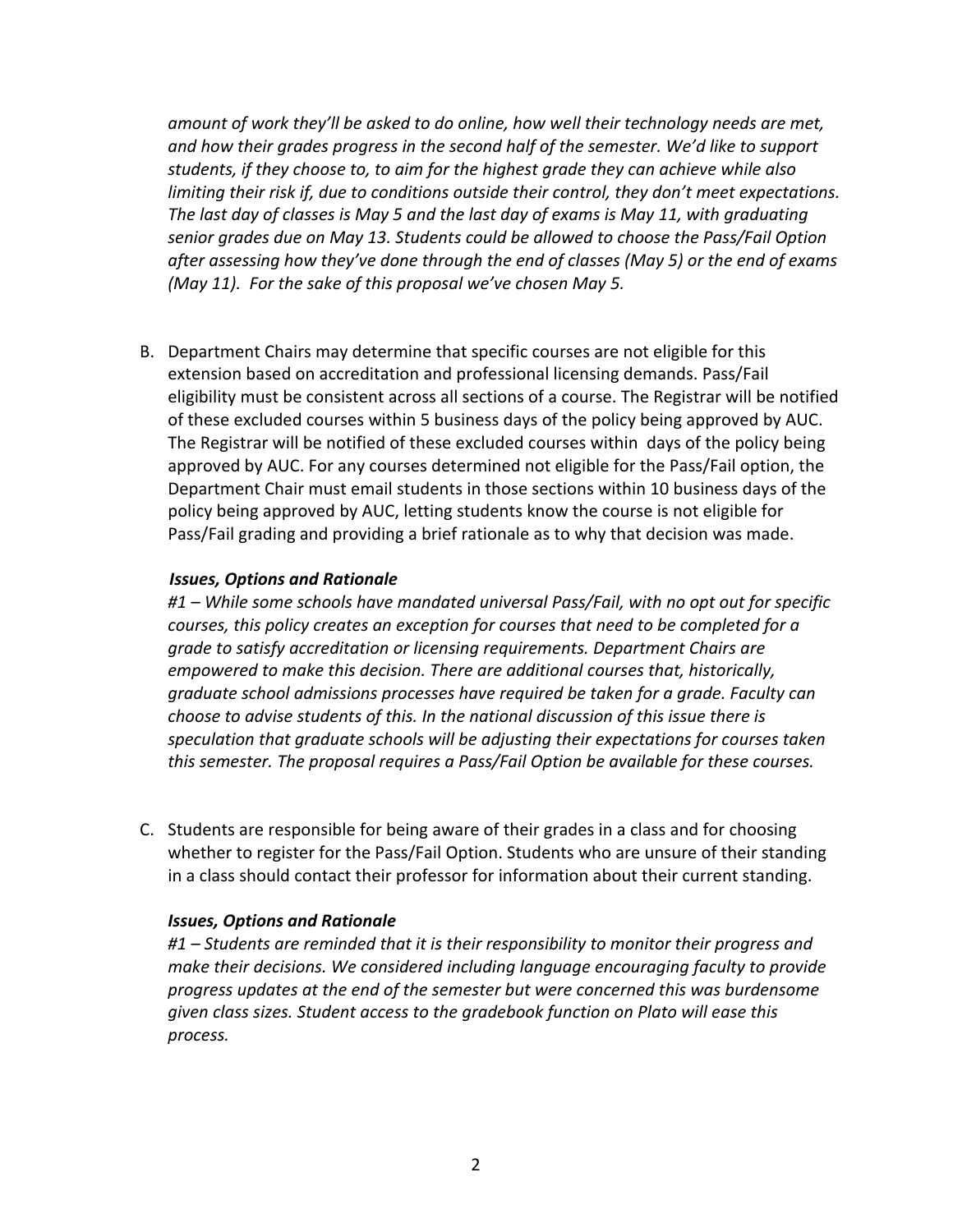D. Students wishing to convert to a Pass/Fail grade must submit the Pass/Fail Option Form to the Registrar's Office by May 5, 2020.

## *Issues, Options and Rationale*

#1 – The policy directs students to use existing system to request the Pass/Fail Option.

E. Consistent with current practice, faculty will submit a letter grade for each student. The Registrar will then convert letter grades to Pass/Fail for students who have submitted the request form for classes that Department Chairs have not specifically made ineligible for a grade of Pass/Fail.

### *Issues, Options and Rationale*

#1 - Again, the policy will utilize the existing system to award a grade of Pass/Fail.

F. Pass/Fail grades issued under this policy will be followed on transcripts by an asterisk, indicating that the course was taken during the COVID-19 emergency.

### **Issues, Options and Rationale**

*#1* – This is in response to a student request.

G. If a student is retaking a course due to a previous unsatisfactory letter grade, and chooses to take the course Pass/Fail, the Pass/Fail designation will replace the letter grade.

# *Issues, Options and Rationale*

#1 – GPA will likely increase, and other requirements not previously met may be satisfied, when the Pass/Fail replaces the low grade that led to repeating the course.

H. Any course taken Pass/Fail during the Spring 2020 semester only, with a Pass/Fail election date after March 5, 2020, will fulfill Major, Minor, Concentration, Prerequisite, Common Core and Honors requirements, except as specified in Section B above.

# *Issues, Options and Rationale*

#1 – The conditions of this policy do not apply to courses students have chosen to take *Pass/Fail before March 6, 2020.*

#2 – The effort to support student success and to relieve students of unnecessary stress during this emergency period is only meaningful if it applies to all of their courses, except where accreditation and licensure mandates prohibit this. There is a risk that a grade of Pass will not indicate adequate competence to proceed to the next level of a course or